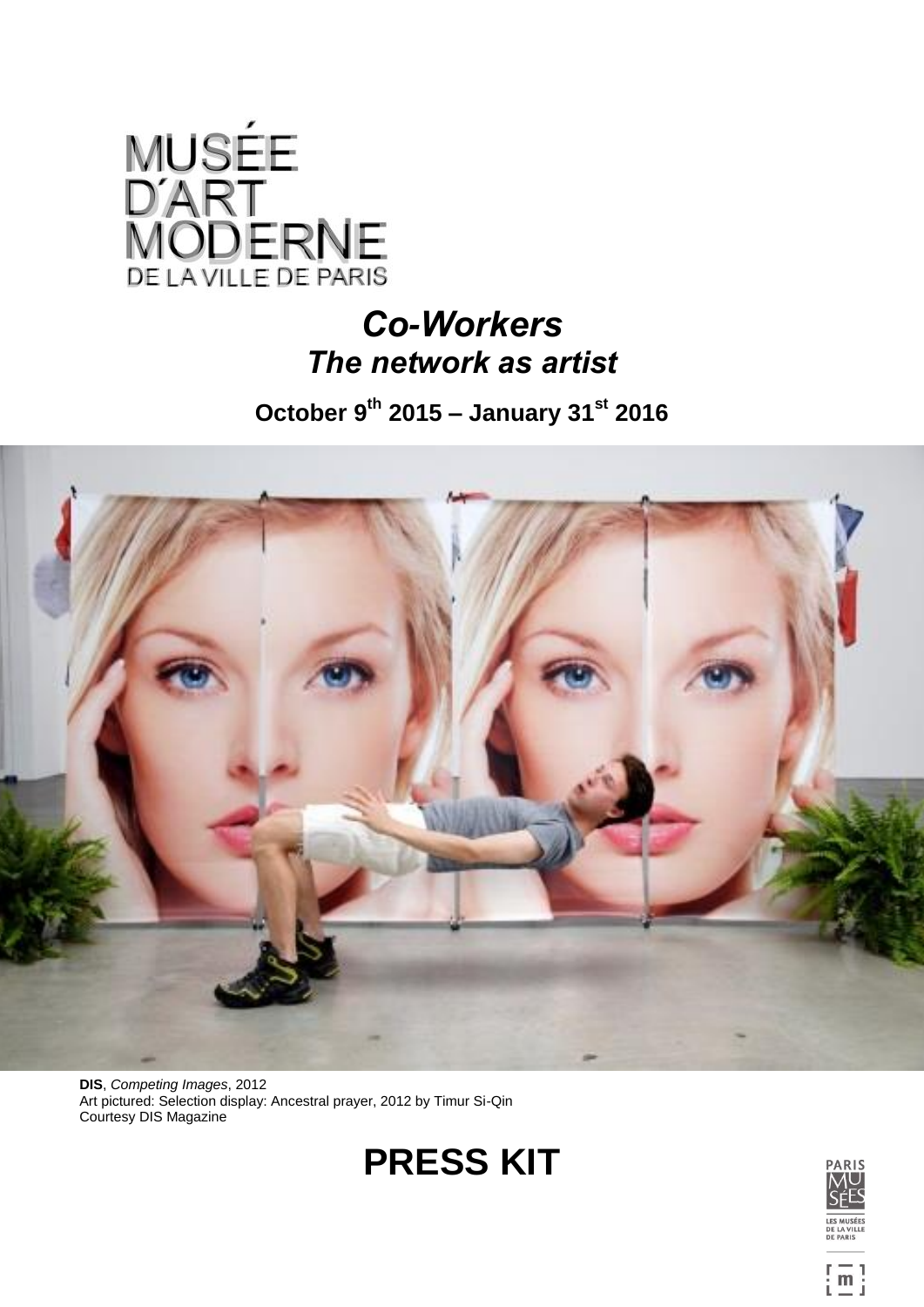# **SUMMARY**

| Press release                           | page | $\mathbf{3}$ |
|-----------------------------------------|------|--------------|
| Sponsors and partners of the exhibition | page | - 5          |
| Practical                               | page | - 6          |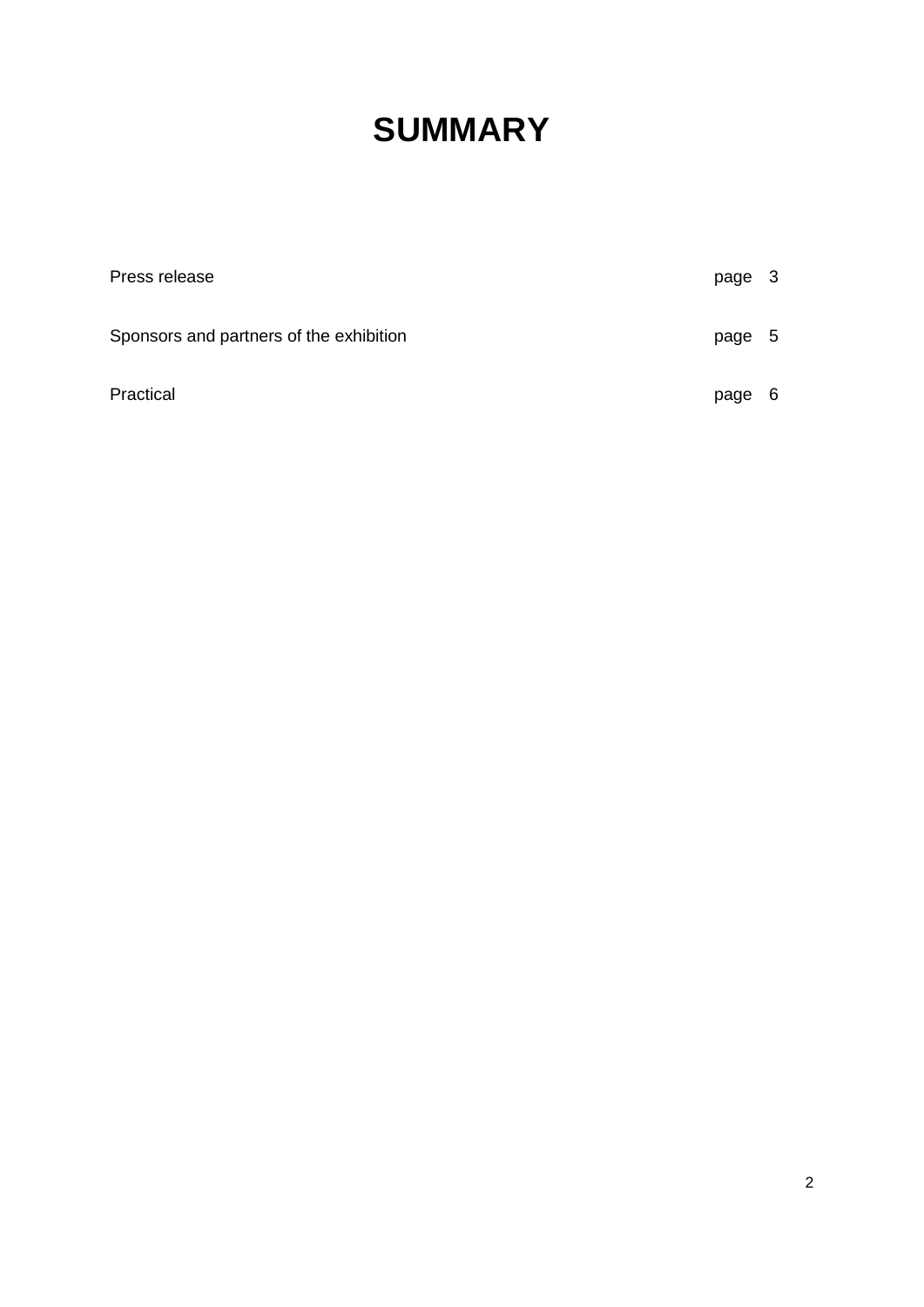## *Co-Workers*

### **The Network as Artist**

9 October 2015 – 31 January 2016 **Press preview**: Thursday 8 October 2015 11 am – 2 pm **Opening:** Thursday 8 October 2015 6–9 pm

**The Musée d'Art Moderne de la Ville de Paris is presenting** *CO-WORKERS – The Network as Artist***: a selection of international artists appearing on the scene in the 2000s whose inventive practices are shaped by our networked world. Scenography by the New York collective DIS and with the curatorial participation of 89plus, the exhibition foregrounds new artistic languages taking its inspiration from Internet resources.**

**The Musée d'Art Moderne has opted for dividing** *CO-WORKERS* **between two sites, each with its own emphasis: The**  *Network as Artist* **at ARC and** *Beyond Disaster* **at Bétonsalon – Centre for Artistic Research.**

With the world in the throes of the third industrial revolution, the use of the Internet and mobile telephone systems has triggered a new mode of communication hinging on an uninterrupted flow of information. While remaining independent, the user is connected to numerous networks – professional, cultural, technological, logistical,– that recognise no geographic boundaries: a form of organisation symptomatic of what sociologist Barry Wellman calls "networked individualism".

"The Internet of Things" implies that humans are no longer the supreme thinking entities – that the things around them constitute a smart environment of so-called "Ambient Intelligence". Installations, videos, sculptures and paintings: the contributing artists explore systems of exchange whose complexity outstrips the merely human scale. They investigate the way intelligence and consciousness can be extended to include machines, animals and other living organisms.

In a society marked by an accelerating flow of data and the omnipresence of images, these artists work within a culture of the visible, in which the boundaries between the private and public spheres are blurred and intimacy becomes "extimacy". In devising the exhibition's scenography DIS, known for its lifestyle platform DIS Magazine, has drawn on shared work spaces, shopping malls, and airport transit areas. The upshot is an event – a network of artworks, interactive installations and performances – that situates the museum in a world where images, objects and information circulate at high speed.

The exhibition themes will be the subject of talks and encounters integrated into *The Island (KEN)* created in collaboration wih Dornbracht, co-designed by Mike Meiré, a hybrid kitchen/bathroom space specially designed by DIS and coproduced with the New Museum in New York.

**Invited artists**: Sarah Abu Abdallah & Abdullah Al-Mutairi, Aids-3D, Ed



**DIS**, *Competing Images*, 2012 Art pictured: Selection display: Ancestral prayer, 2012 by Timur Si-Qin Courtesy DIS Magazine

**Museum Director** Fabrice Hergott

**Exhibition curators** Angeline Scherf Toke Lykkeberg Jessica Castex

*Mise en scène* DIS

**Participation 89plus** 

Simon Castets Hans-Ulrich Obrist Julie Boukobza Katherine Dionysius

#### **Visitor information**

Musée d'Art Moderne de la Ville de Paris 11 Avenue du Président Wilson 75116 Paris Tel. 01 53 67 40 00 www.mam.paris.fr Open Tuesday – Sunday  $10$  am  $-6$  pm Late opening: Thursdays until 10 pm

**Admission**

**Full rate:** 7 € **Concessions:** 5 €

**Catalogue** published by Paris Musées

**Cultural activities** Information and bookings Tel. 01 53 67 40 80

**Press Officer** Maud Ohan[a](mailto:maud.ohana@paris.fr) [maud.ohana@paris.fr](mailto:maud.ohana@paris.fr) Tel. 01 53 67 40 51





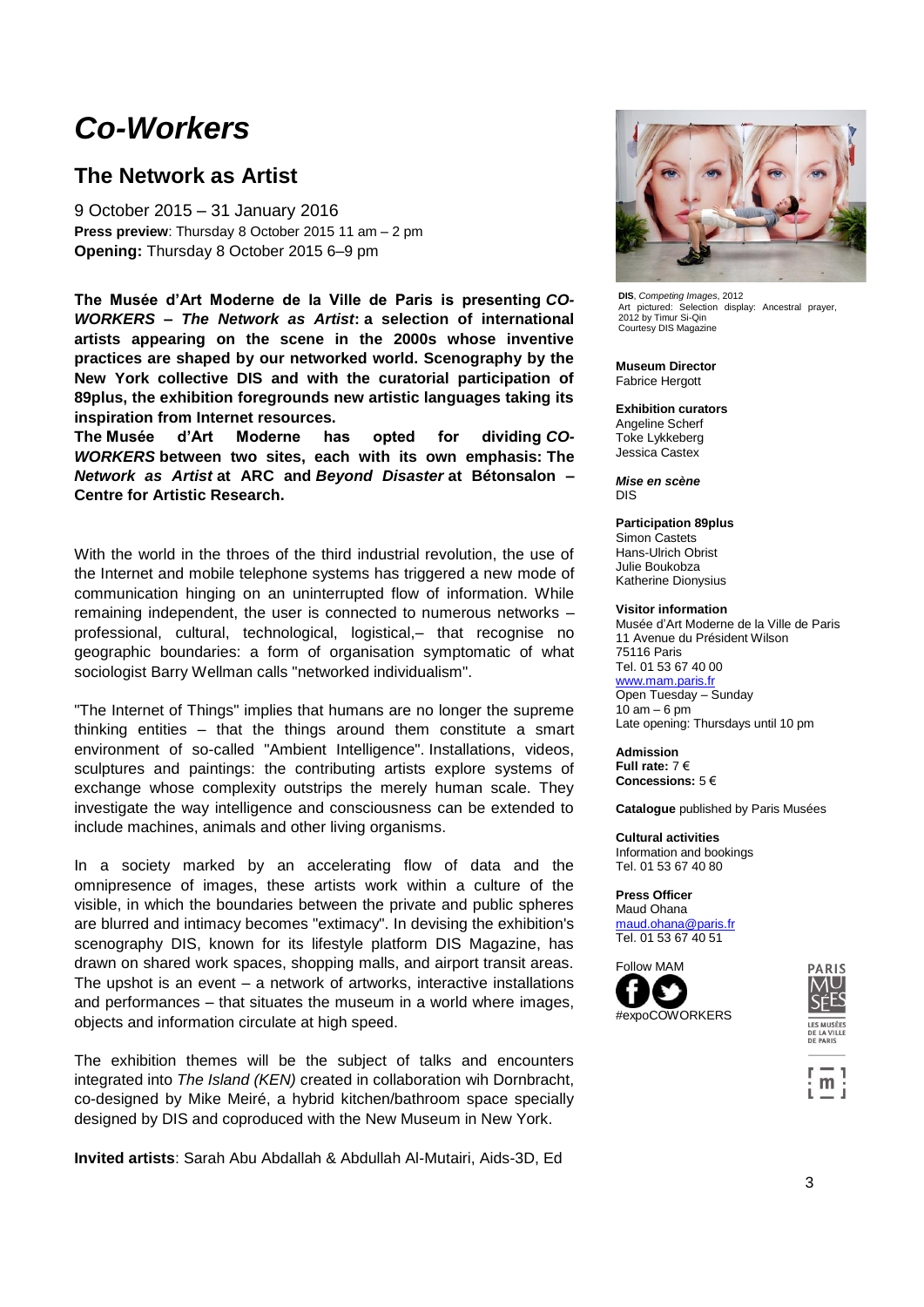Atkins, Trisha Baga, Darja Bajagić, Douglas Coupland, DIS, David Douard, Cécile B.Evans, Valia Fetisov, GCC, Parker Ito, Christopher Kulendran Thomas, Clémence de La Tour du Pin & Dorota Gaweda & Egle Kulbokaite, Shawn Maximo, Nøne Futbol Club, Aude Pariset & Juliette Bonneviot, Pin-Up, Bunny Rogers, Rachel Rose, Bogosi Sekhukhuni & Tabita Rezaire, Timur Si-Qin, Jasper Spicero.

**With the contribution to the** *Whet Bar* **of :** AUJIK, Josh Bitelli, Brace Brace, Ian Cheng, Cuss Group, Future Brown, Max Hawkins, Saemundur Thor Helgason, Nicholas Korody, K-Rizz, Oliver Laric, Mark Leckey, Daniel Steeegmann Mangrané, Felix Melia, Simon Dybbroe Møller, Wyattt Niehaus, Yuri Pattison, Puppies Puppies, Fatima al Qadiri, Monira al Qadiri, Jon Rafman, Celebrite Seaborn, Emily Segal, Shanzhai Biennial, Fred Spencer, Hito Steyerl, Telfar, Ryan Trecartin, Amalia Ulman, Juani VN, Santiago Villanueva & Mariela Scafati, Andrew Norman Wilson, Yemenwed, Zou Zaho…

With the generous support of:









**With the participation of GEZE**

# **bétonsalon**

Centre for Artistic Research

## *Co-Workers*

**Beyond Disaster** 8 October 2015 – 30 January 2016

**Press preview**: Wednesday 7 October 2015 5–6 pm **Opening:** Wednesday 7 October 2015 6–9 pm

*Co-Workers: Beyond Disaster* **at Bétonsalon – Centre for Artistic Research applies the speculative power of narrative and sciencefiction to rethinking the ways we live in our environment.**

Floods of information, words and data. Dematerialised trading. Massive rainfall, tsunamis. Weather patterns gone disturbingly haywire. What controls the course of things now: money or climate? Illegibility, predictions gone askew, logic gone lopsided.

**With (among others):** Haytham el-Wardany, Antoine Catala, Ian Cheng, Melissa Dubbin & Aaron S. Davidson & Violaine Sautter, Vilém Flusser & Louis Bec, Jasmina Metwaly & Philip Rizk, David Ohle, Agnieszka Piksa, Pamela Rosenkranz, Daniel Steegmann Mangrané, Nobuko Tsuchiya and Wu Tsang.

*Co-Workers: Beyond Disaster* is backed by the Ile-de-France Region as part of Nemo, International Biennial of Digital Arts, and by the Imago Mundi Foundation, Cracow.

Bétonsalon – Centre for Artistic Research enjoys the support of the City of Paris, Université Paris Diderot, the Ile-de-France Regional Cultural Affairs Office/Ministry of Culture and Communication, the Ile-de-France Region and Leroy Merlin Quai d'Ivry.



*God Mode*, Ultragramme, 2015

**Exhibition curators** Mélanie Bouteloup & Garance Malivel

#### **Visitor information**

Bétonsalon – Centre for Artistic Research 9 Esplanade Pierre Vidal-Naquet 75013 Paris Tel. 01 45 84 17 5[6 www.betonsalon.net](http://www.betonsalon.net/)

Open Tuesday – Saturday  $11$  am  $-7$  pm

**Admission free**

#### **Press contact**

[presse@betonsalon.net](mailto:presse@betonsalon.net) Tel. 01 45 84 17 56

Follow Bétonsalon

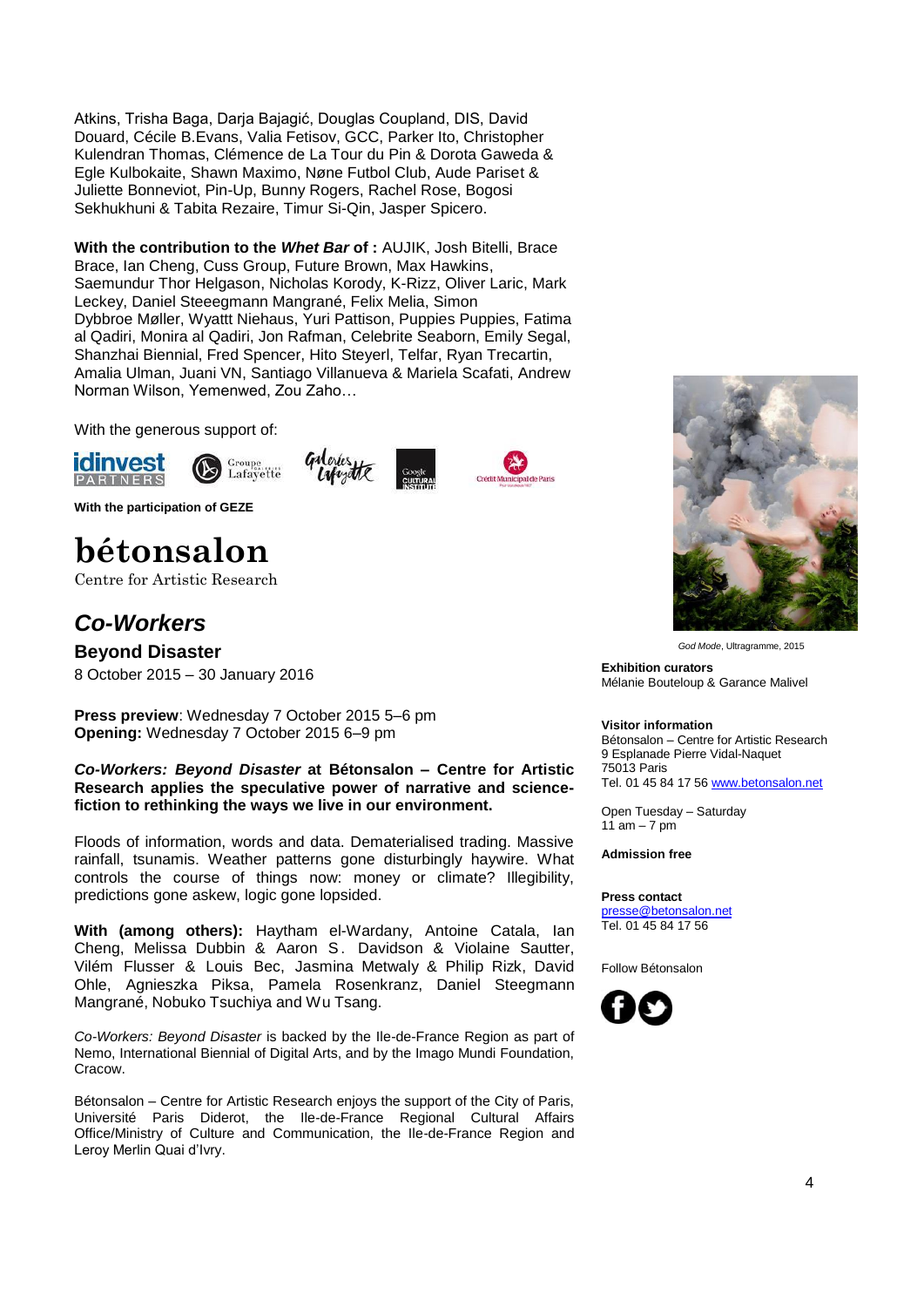# **Sponsors and partners of the exhibition**

**With the support of :** :



 $p^e$  $\begin{bmatrix} y & 0 \\ y & 0 \\ z & 0 \\ z & 0 \\ z & 0 \\ z & 0 \\ z & 0 \end{bmatrix}$ **DORN**<br>BRACHT **CO GOETHE SO BRITISH DOOD** fonds de dotation **GEZE AGC TOLLENS** agin b. **CLASS UNLIMITE**